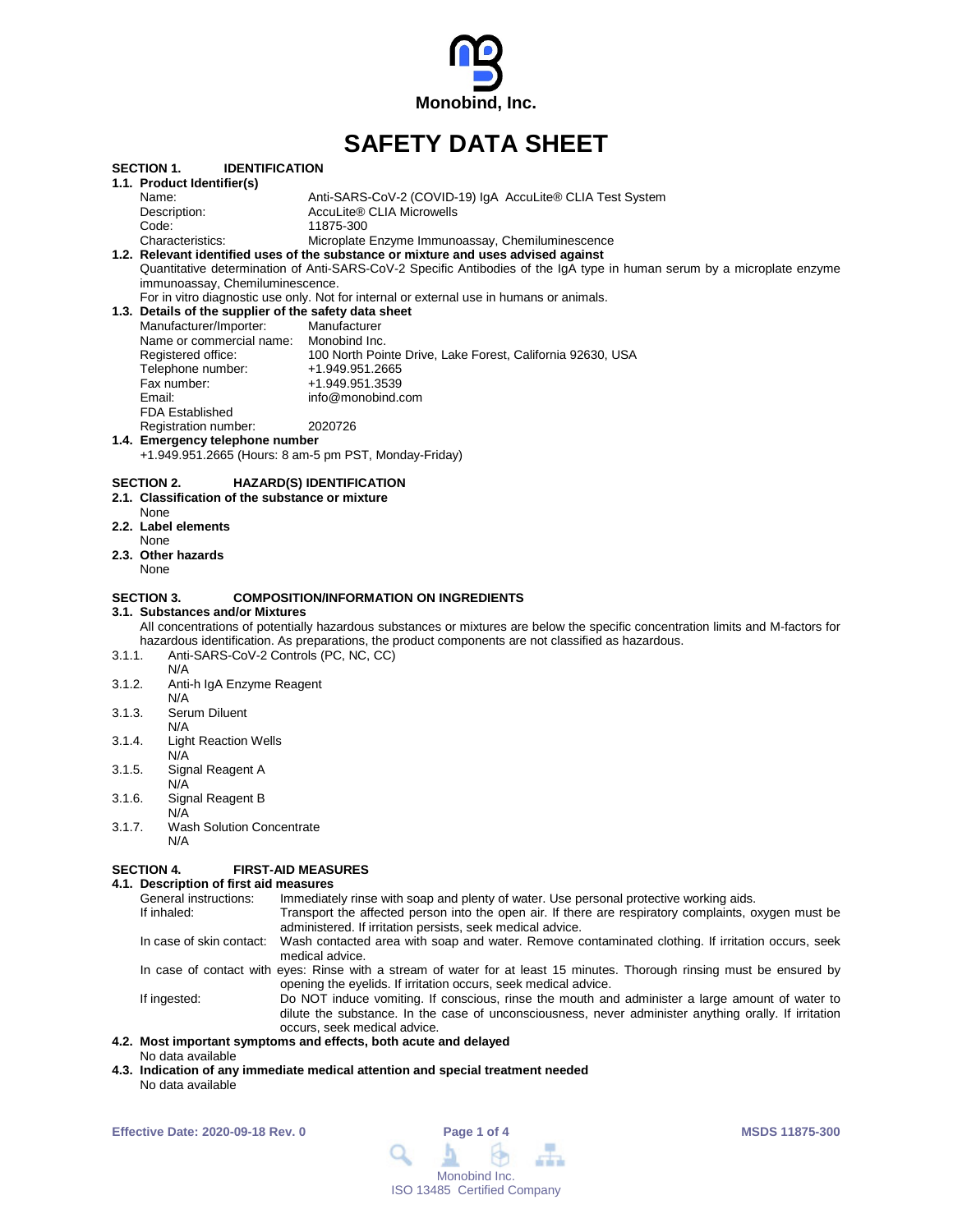#### **SECTION 5. FIRE-FIGHTING MEASURES**

- **5.1. Extinguishing media**
- Carbon dioxide, dry powder, foam, water
- **5.2. Special hazards arising from the substance or mixture**
- None **5.3. Advice for firefighters**

Wear appropriate personal protective equipment and clothing. Wear self-contained breathing apparatus, if necessary.

#### **SECTION 6. ACCIDENTAL RELEASE MEASURES**

#### **6.1. Personal precautions, protective equipment and emergency procedures**

- Avoid contact with skin and eyes. Wear suitable personal protective clothing.
- **6.2. Environmental precautions**

Avoid penetration into sewerage systems, surface and ground water. Avoid soil pollution.

- **6.3. Methods and material for containment and cleaning up** Cover with suitable absorbing material. After removing the substance, rinse the spot of spilling thoroughly with water and soap. Dispose of waste according to all federal, state, and local regulations.
- **6.4. Reference to other sections**

See Section 8 for personal protective equipment. See Section 13 for appropriate disposal methods.

#### **SECTION 7. HANDLING AND STORAGE**

#### **7.1. Precautions for safe handling**

Avoid spills. Avoid contact with skin, eyes and clothing. Use suitable protective means to work with the substance. Use in a well-ventilated area. Follow good manufacturing practices when using product. Do not drink, smoke, or eat in work areas.

## **7.2. Conditions for safe storage, including any incompatibilities**

7.2.1. Kit and unopened components:

Store at temperatures between  $+ 2$  and  $+ 8$  °C in a dry and dark place until expiration date. Avoid extended exposure to heat and light.

- 7.2.1. Opened components:
- Stable for sixty (60) days when stored at 2-8 °C.
- 7.2.2. For prepared reagents (see product insert):

Diluted wash buffer should be stored at room temperature (2-30 °C) for up to 60 days.

Working Signal solution should be stored at 2-8 °C and is stable for thirty-six (36) hours.

#### **7.3. Specific end uses**

Product procedure should be performed by a skilled individual or trained professional for in vitro diagnostic use only.

#### **SECTION 8. EXPOSURE CONTROL/PERSONAL PROTECTION**

#### **8.1. Control parameters**

No substances with occupational exposure limits.

- **8.2. Exposure controls** 8.2.1. Eye/face protection: Safety glasses or goggles with side shields recommended<br>8.2.2. Skin protection: Compatible protective gloves recommended. Wash han Compatible protective gloves recommended. Wash hands after properly removing and disposing of gloves. Other skin protection: Laboratory coats are recommended.<br>
Respiratory protection: No respiratory protection is required 8.2.3. Respiratory protection: No respiratory protection is required. Use product in rooms enabling good ventilation. If local exhaustion is necessary, general (forced) exhaustion is recommended.
- 8.2.4. Thermal hazards: None

### **SECTION 9. PHYSICAL AND CHEMICAL PROPERTIES**

# **9.1. Information on basic physical and chemical properties**

Annearance:

|        | 1.1                           |                                                                                                                                                                                                                                                                                                                                                 |
|--------|-------------------------------|-------------------------------------------------------------------------------------------------------------------------------------------------------------------------------------------------------------------------------------------------------------------------------------------------------------------------------------------------|
|        | Physical state (at 20 °C)     |                                                                                                                                                                                                                                                                                                                                                 |
|        | Liquid:                       | Controls, Serum Diluent, Tracer Reagent, Wash Solution Concentrate, Signal Solution                                                                                                                                                                                                                                                             |
|        | Solid:                        | Microtiter strips                                                                                                                                                                                                                                                                                                                               |
|        | Colour                        |                                                                                                                                                                                                                                                                                                                                                 |
|        | Yellow:                       | Calibrators, Control, Diluent                                                                                                                                                                                                                                                                                                                   |
|        | Red:                          | Tracer Reagent                                                                                                                                                                                                                                                                                                                                  |
|        | Orange:                       | Serum Diluent                                                                                                                                                                                                                                                                                                                                   |
|        | Clear:                        | Signal, Wash                                                                                                                                                                                                                                                                                                                                    |
| 9.1.2. | Odour:                        | <b>Odourless</b>                                                                                                                                                                                                                                                                                                                                |
| 9.1.3. | Odour threshold:              | Not applicable                                                                                                                                                                                                                                                                                                                                  |
| 9.1.4. | pH value:                     | Stop solution: $<$ 3                                                                                                                                                                                                                                                                                                                            |
|        |                               | Controls: $7.4 \pm 0.2$                                                                                                                                                                                                                                                                                                                         |
|        |                               | Tracer Reagent: $6.4 \pm 0.2$                                                                                                                                                                                                                                                                                                                   |
|        |                               | Serum Diluent: $7.5 \pm 0.2$                                                                                                                                                                                                                                                                                                                    |
|        |                               | Microtiter strips: $7.5 \pm 0.2$                                                                                                                                                                                                                                                                                                                |
|        |                               | Wash Solution Concentrate: $8.8 \pm 0.2$                                                                                                                                                                                                                                                                                                        |
|        |                               | Signal Reagent A: $9.0 \pm 0.2$                                                                                                                                                                                                                                                                                                                 |
|        |                               | Signal Reagent B: $5.0 \pm 0.2$                                                                                                                                                                                                                                                                                                                 |
| 9.1.5. | Melting point/freezing point: | Not determined                                                                                                                                                                                                                                                                                                                                  |
| .      |                               | the Month to a Microsoft of the College of the company of the College of the College of the College of the Col<br>Alexander and the second second the second second the second second second second second second second second second second second second second second second second second second second second second second second second |

9.1.6. Initial boiling point/ boiling range: Not determined

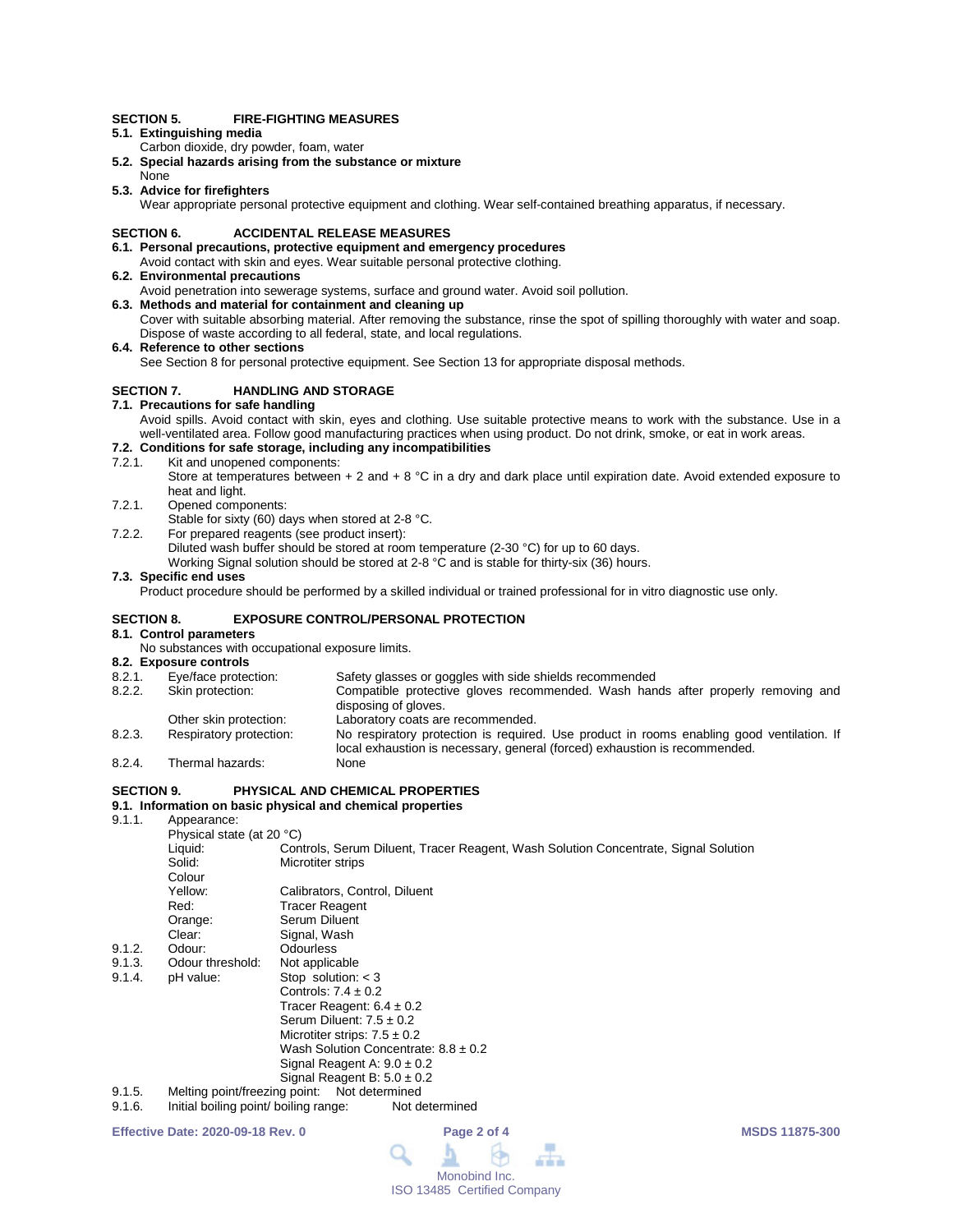- 9.1.7. Flash point: Not applicable<br>9.1.8. Evaporation rate: Not determined
- 9.1.8. Evaporation rate: Not determined<br>9.1.9. Flammability (solid, gas): Not flammable
- 9.1.9. Flammability (solid, gas):<br>9.1.10. Upper/lower flammability
- 9.1.10. Upper/lower flammability or explosive limits: Not applicable<br>9.1.11. Vapour pressure: Not determined
- 9.1.11. Vapour pressure: Not determined<br>9.1.12. Vapour density: Not determined
- 9.1.12. Vapour density: Not determined<br>9.1.13. Relative density: Not determined
- 9.1.13. Relative density:<br>9.1.14. Solubility:
- 9.1.14. Solubility: Water soluble<br>9.1.15. Partition coefficient: n-octanol/wate
- 9.1.15. Partition coefficient: n-octanol/water: Not determined<br>9.1.16. Auto-ignition temperature: Not applicable
- Auto-ignition temperature:
- 9.1.17. Decomposition temperature: Not determined<br>9.1.18. Viscosity: Not determined
- 9.1.18. Viscosity: Not determined<br>9.1.19. Explosive properties: None
- 9.1.19. Explosive properties: None<br>9.1.20. Oxidising properties: Not determined
- Oxidising properties:
- **9.2. Other information** None
	-

#### **SECTION 10. STABILITY AND REACTIVITY**

**10.1.Reactivity**

No known reactivity hazards associated with product **10.2.Chemical stability**

- Stable under recommended storage conditions
- **10.3.Possibility of hazardous reactions**
- No hazardous polymerization

#### **10.4.Conditions to avoid**

- Excessive heat and light
- **10.5.Incompatible materials**
	- Acids
- **10.6.Hazardous decomposition products** Not determined
- 

### **SECTION 11. TOXICOLOGICAL INFORMATION:**

- **11.1.Information on toxicological effects**
- 11.1.1. Acute toxicity: Not determined<br>11.1.2. Skin corrosion/irritation: Not determined
- 11.1.2. Skin corrosion/irritation:<br>11.1.3. Serious eve damage/irrit
- 11.1.3. Serious eye damage/irritation: Not determined
- 11.1.4. Respiratory or skin sensitisation: Not do 11.1.5. Germ cell mutagenicity: Not determined
- 11.1.5. Germ cell mutagenicity:<br>11.1.6. Carcinogenicity:
- No component of this product present at levels ≥ 0.1% is identified as probable, possible or confirmed human carcinogen by NTP (National Toxicology Program), IARC (International
- Agency for Research on Cancer), or OSHA (Occupational Safety & Health Administration)
- 11.1.7. Reproductive toxicity: Not determined<br>11.1.8. STOT-single exposure: Not determined 11.1.8. STOT-single exposure: Not determined<br>11.1.9. STOT-repeated exposure: Not determined
- STOT-repeated exposure: Not determined<br>Aspiration hazard: Not determined
- 11.1.10. Aspiration hazard:
- 11.1.11. Information on likely routes of exposure:
- If ingested: No known health effects<br>
If inhaled: No known health effects
- If inhaled: No known health effects<br>If contact with skin: No known health effects If contact with skin: No known health effects<br>If contact with eyes: No known health effects
	- No known health effects

11.1.12. Symptoms related to the physical, chemical, and toxicological characteristics: None after short or long-term exposure

#### **SECTION 12. ECOLOGICAL INFORMATION**

**12.1.Toxicity**

## Not determined.

- **12.2.Persistence and degradability**
- Not determined
- **12.3.Bioaccumulative potential**
- Not determined
- **12.4.Mobility in soil**
- Not determined
- **12.5.Results of PBT and vPvB assessment**
- Not determined **12.6.Other adverse affects**
- 
- Not determined

#### **SECTION 13. DISPOSAL CONSIDERATIONS**

#### **13.1.Waste treatment methods**

All waste disposals must be carried out in accordance with federal, state, and local legislation and administrative regulations. A licensed professional waste disposal service should be utilized to dispose of material and packaging.